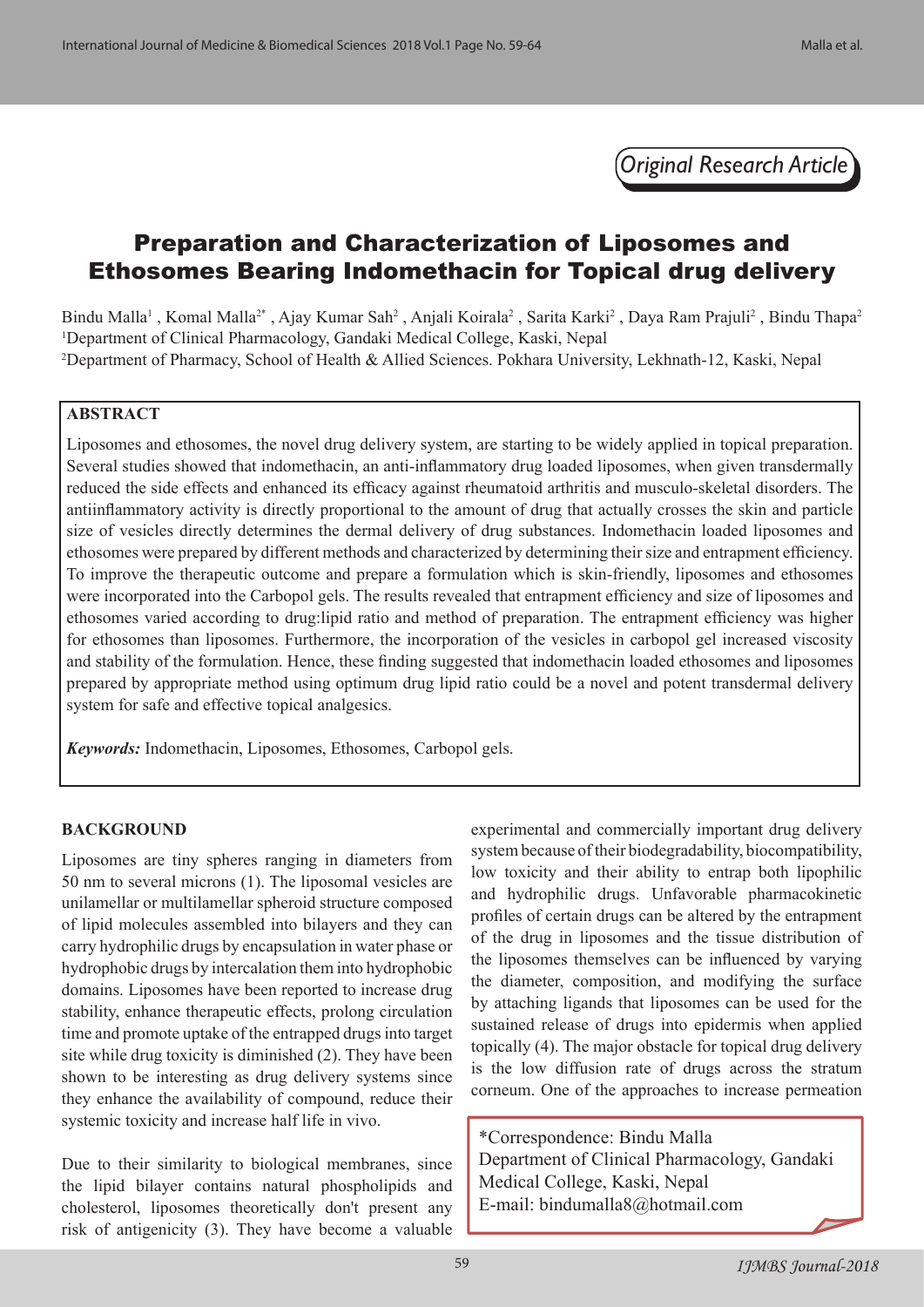rate is the application of drugs in formulations containing vesicles (5). Topically applied liposomes can either mix with the stratum corneum lipid matrix or penetrate the stratum corneum by exploiting the lipid water interface of the intracellular matrix (6).

Ethosomal systems are vesicular systems composed mainly of phospholipid, ethanol and water. Unlike classic liposomes, they are known mainly to deliver drugs to the outer layers of skin. Ethosomes were shown to enhance permeation through the stratum corneum barrier (7,8). Ethosomal systems are easy to prepare, non-irritant and composed mainly of phospholipids (phosphatidylcholine, phosphatidylserine, phosphatitidic acid), high concentration of ethanol and water (9). In ethosomal systems, ethanol has a dual function of fluidizing both the vesicle and the stratum corneum lipids, so that the skin is more penetrable, and the vesicles are more flexible (10). Moreover, oral therapy with indomethacin is very effective but its clinical use is often limited because of its potential to cause adverse effect such as irritation and ulceration of gastrointestinal mucosa. Also, it has a short elimination half- life and requires frequent dosing (11). Encapsulation of indomethacin into egg phosphatidylcholine not only reduces or eliminates the gastric and intestinal ulceration normally associated with the ingestion of indomethacin but also modify its pharmacokinetics and biodistribution parameters (12,13). Similarly, ethosomes (novel permeation-enhancing lipid vesicles) can penetrate the skin and exhibit enhanced delivery of various compounds to the deep layers of the skin (10). Therefore, in the present study, we aim to compare the liposomes by different method and ethosomes containing indomethacin by using different parameters like entrapment efficiency, particle size and stability in order to optimize the carrier system for the topical delivery of indomethacin in a suitable vehicle.

#### **METHODOLOGY**

All the solvents and chemicals used were of analytical grade. Indomethacin IP was gifted from Time Pharmaceuticals Private Limited. Carbopol 940 (Goodrich, USA), Dialyses tubing/ membrane Molecular weight cut off (MWCO): 12,000-14,000 (Spectrum Laboratories, Japan), Cellulose nitrate membrane filter 0.20 µm (Toyo Roshi Kaisha, Ltd., Japan) were used. We used double distilled water in all of our experiments.

Preparation of liposomes and ethosomes

Liposomes and ethosomes were prepared by following methods using standard indomethacin as a material to be

## entrapped.

# **Proliposome Method**

Phosphatidylcholine (100 mg Lipoid S-75) and indomethacin (25 mg) were mixed and dissolved in 2 ml concentrated ethanol and 1 ml PBS pH7.4. The sample was stirred in the magnetic stirrer at 60 °C for 5 min. The sample was left for cool at the room temperature. The proliposome mixture was finally converted to a liposome suspension by the drop-wise addition of 9 ml of PBS pH 7.4. The suspension was stirred for 1 hour in the magneticstirrer at the rotation at 600 rpm and sonicated for 5 min in the bath sonicator. Then sample was left over night in refrigerator  $(4^{\circ}C)$  to stabilize prior to characterize (14).

### **Ethanol Injection Method**

The PBS pH7.4 (10 ml) was kept in a vial and stirred at the magnetic stirrer at 600 rpm. Phosphatidylcholine (100 mg Lipoid S-75) and indomethacin (25 mg) were dissolved in ethanol and rapidly injected into the PBS 7.4 (10 ml). The sample was stirred for 1 hour at 600 rpm and sonicated for 5 min in the bath sonicator (15).

### **Thin film hydration method**

Phosphatidylcholine (100 mg Lipoid S-75) and indomethacin (25 mg) were dissolved in chloroform and kept in the 250ml round bottom flask and evaporated in the rotary evaporator at the temperature 44 °C until complete evaporation of chloroform. The thin film of the lipid in the round bottom flask was hydrated by the 10 ml of PBS pH7.4. Then sample was hand shaken for 45 min and sonicated for 5 min in the bath sonicator and then stored at the refrigerator (16).

#### **Preparation of ethosomes**

Ethosomes were prepared according Touitou et al., 2000. Phosphatidylcholine (100 mg Lipoid S-75) and 25mg indomethacin were dissolved in the concentrated ethanol and total volume was made 4 ml by adding ethanol and kept in vial. Under the constant stirring with magnetic stirrer, 6 ml of PBS pH 7.4 was injected slowly and left for 30 min under constant stirring (600rpm) and sonicated for 5 min in a bath sonicator.

### **Particle size determination of liposomes and ethosomes**

The appearance and particle size of liposome was determined using Olympus microscope BH-2 which contains nanometer scale. The samples diluted with PBS were observed under microscope and around 300 particles of each sample were measured manually.The mean diameter was calculated.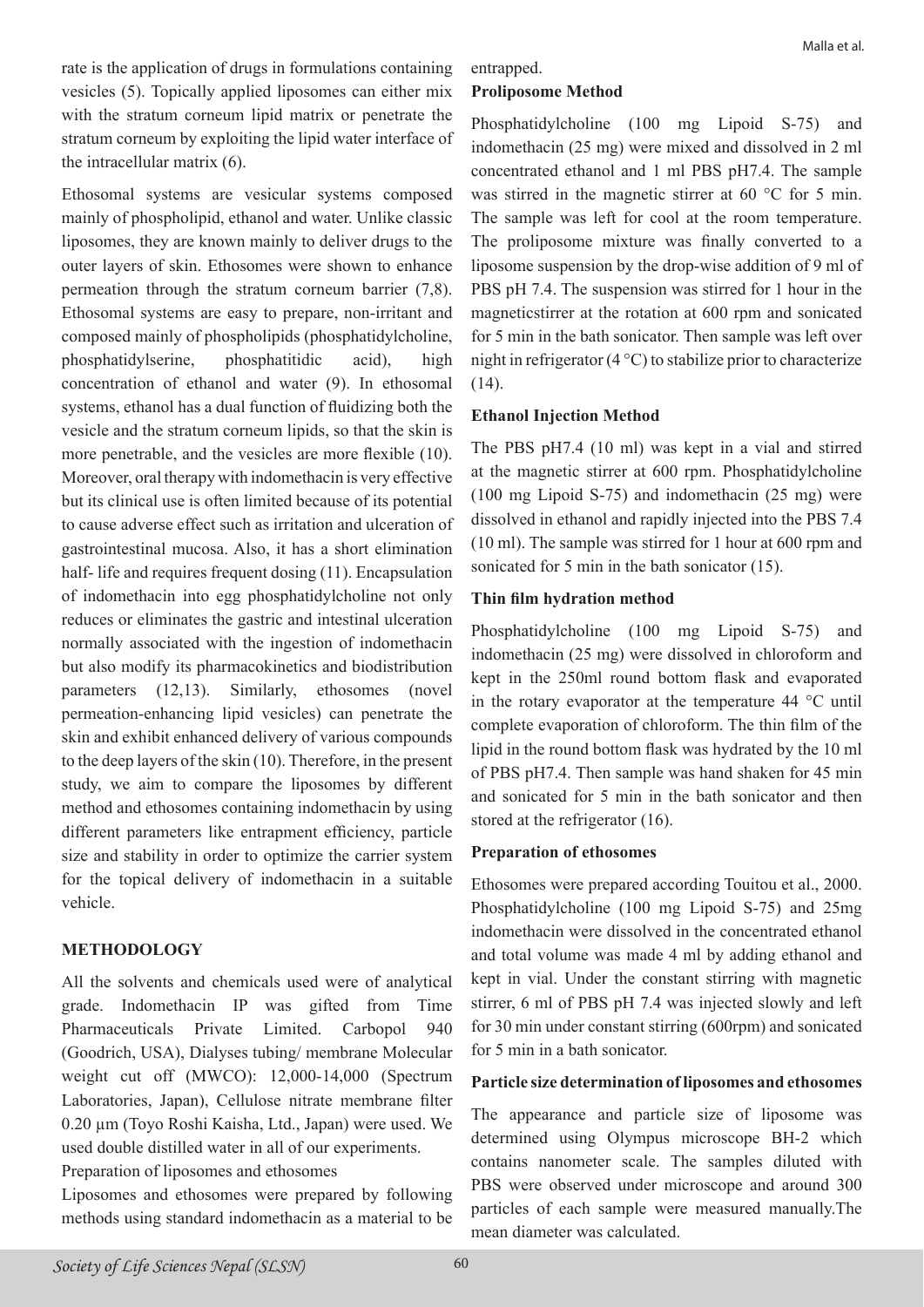# **Determination of entrapment efficiencies of liposomes and ethosomes**

### **Chromatographic condition:**

The mobile phase consisted of Methanol: Water: Acetonitrile: Acetic Acid (55:35:10:1). The temperature of column was maintained at 35°C during the chromatographic separation. The flow rate was 0.5 ml/ min and run for 20 minutes. Indomethacin was monitored at UV 234 nm (17).

### **Separation of unentrapped material:**

Unentrapped materials were separated from the liposomal and ethosomal suspensions by dialysis. Dialysis tube was soaked in PBS pH 7.4 for half an hour. Each liposomal and ethosomal sample (2 ml) were placed in a dialyses tube and extensively dialyzed against PBS pH 7.4 for 24 hours. After 24 hours PBS pH 7.4 was changed and dialysis continued for another 24 hours (New, 1990). The volume of PBS was adjusted to correlate with indomethacin solubility in PBS pH 7.4.

## **Entrapment efficiency for ethosomes and liposomes:**

After dialysis, lipids in dialyzed liposomal and ethosomal suspensions were dissolved by the addition of ethanol and indomethacin content in each sample was determined by the HPLC. Briefly, to 500 µl of each dialyzed liposomal or ethosomal suspension, 2 ml of ethanol was added and solution was filtered through the cellulose nitrate membrane filter of pore size 0.20  $\mu$ m. The aliquots of each filtered solution were injected into the HPLC to determine the indomethacin concentration in the sample.

# **Preparation of Carbopol gels**

Carbopol gels (1 % w/w) were prepared according to Pavelic et al. (2001). Briefly, Carbopol 940 was dispersed distilled water. The mixture was stirred for 1 hour then glycerol was added. Finally the formulation was neutralized by drop-wise addition of 50 %  $(w/w)$ triethanolamine, until transparent gel appeared.

# **Incorporation of liposomes and ethosomes into the 1 %**

Carbopol gels For the incorporation of ethososmal and liposomal suspensions in the gel, at first liposomal and ethosomal suspension were freed from the unencapsulated material through the process of dialysis. Then, the liposomal or ethosomal suspensions were mixed into gel to result in the final concentration of liposomes/ethosomes in the gel being  $15\%$  (w/w).

# **Evaluation of gel**

Each gel was evaluated visually for their appearance and integrity. Gels spreadability was evaluated on the upper hand skin.

# **Stability studies of liposomes, ethosomes and carbopol gels**

The empty gel, empty liposomes prepared from different methods, and ethosomes, liposomes and ethosomes without and with indomethacin were incorporated in the gels, and wereput in glass vials. They were kept at elevated temperature for accelerated stability (40 ºC) and in room temperature over a 3 month period. They were visually evaluated every week for their stability and appearance. The physical appearance and stability of these preparations were determined by organoleptic analysis.

# **RESULTS**

## **Sizes of liposomes and ethosomes**

Sizes of liposomes prepared by proliposomes method, ethanol injection method and modified film method and ethosomes were measured and presented in Table 1. Lipsosomes prepared by different methods and ethosomes have different size distribution. In addition to that, liposomes prepared by ethanol injection method and ethosomes were smaller than liposomes prepared by proliposomes and thin film method.

## **Entrapment efficiency of liposomes and ethosomes**

Entrapment efficiency of Liposomes and ethosomes were determined by using following formula.

Entrapment efficiency  $=$   $\frac{\text{Total theoretical amount of drug}}{\text{Amount of entrapped drug}}$ 

Ethosomes and liposomes prepared by different methods were destroyed and then amount of indomethacin was calculated by injecting into the HPLC. Quantitative analysis of indomethacin in ethosomes and liposomes were performed in triplicate. Peak identification was made by matching retention times with standard indomethacin which is further confirmed by injecting standard indomethacin together with destroyed liposomes and ethosomes. The chromatoGram of a typical ethosomes and liposomes were shown in Figure 1.

In order to optimize the ratio between lipid and indomethacin content, liposomes and ethosomes were prepared by using different amounts of phospholipids and drugs which has different entrapment efficiency (Table 2). Both liposomal and ethosomal gels were stable for up to 2 months at accelerated stability testing at 40 °C. They were more stable than ethosomes and liposomes in the form of suspensions under the same conditions of accelerated stability testing at 40 °C, which supports the view that gel increases the stability of the liposomal dispersion (Pavelic et al., 2001), as well a ethosomal dispersions containing indomethacin.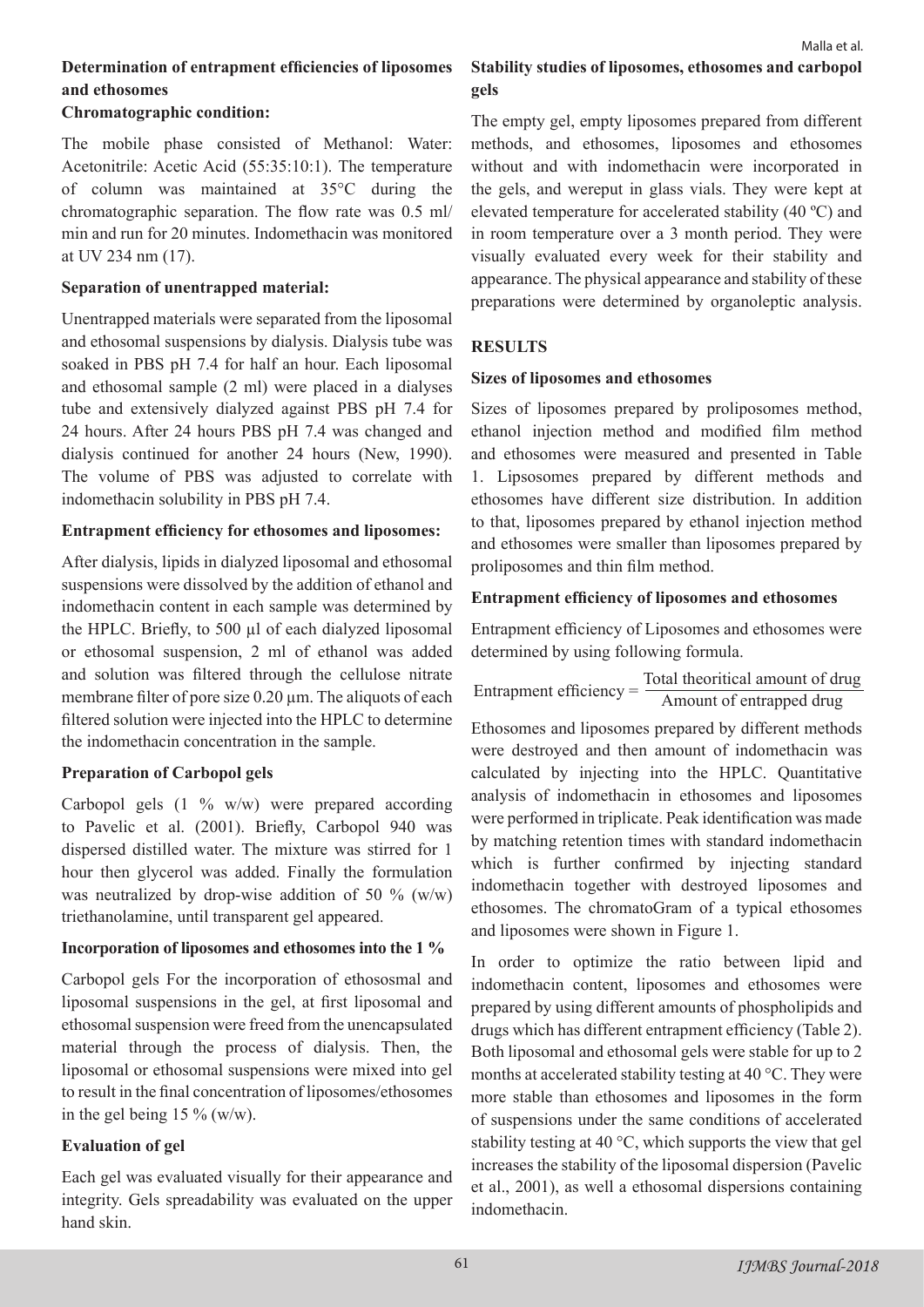| <b>S. N.</b>     | <b>Preparation Method</b> | Lipid:Drug | <b>Amount of Lipid (mg)</b> | Amount of Drug (mg)         | Size (nm)          |
|------------------|---------------------------|------------|-----------------------------|-----------------------------|--------------------|
| 1.               | Proliposomes              | 10:1       | 100                         | 10                          | $174.37 \pm 25.63$ |
| $\overline{2}$ . | Proliposomes              | 50:1       | 100                         | 2                           | $147.15 \pm 23.30$ |
| 3.               | <b>Ethosomes</b>          | 10:1       | 100                         | 10                          | $77.66 \pm 23.65$  |
| 4.               | <b>Ethosomes</b>          | 50:1       | 100                         | 2                           | $98.55 \pm 28.89$  |
| 5.               | Thin Film                 | 10:1       | 100                         | 10                          | $192.18 \pm 28.72$ |
| 6.               | Thin Film                 | 50:1       | 100                         | $\overline{2}$              | $115.62 \pm 13.25$ |
| 7.               | Ethanol Injection         | 10:1       | 100                         | 10                          | $76.56 \pm 15.46$  |
| 8.               | Ethanol Injection         | 50:1       | 100                         | $\mathcal{D}_{\mathcal{A}}$ | $92.96 \pm 62.97$  |

#### **Table 1. Sizes of ethosomes and liposomes prepared by different method**



**Figure 1**. Typical HPLC chromatoGram of standard indomethacin, ethosomes and liposomes. (A) HPLC ChromatoGrams of Standard indomethacin, (B) Destroyed ethosomes containing indomethacin, (C) Destroyed liposomes containing indomethacin.

Conditions: column: fluofix (4.6X150mm); column temperature: 35 °C; mobile phase: Methanol: Water: Acetonitrile: Acetic Acid (55:35:10:1); detector: UV at 234 nm; flow rate: 0.5 ml/min; chart speed: 5 mm/min.

| <b>THERE</b> , Entraprison chronology of hposonics and chrosomes |                           |            |                      |                            |                                |  |  |  |  |
|------------------------------------------------------------------|---------------------------|------------|----------------------|----------------------------|--------------------------------|--|--|--|--|
| S.N.                                                             | <b>Preparation Method</b> | Lipid:Drug | Amount of Lipid (mg) | <b>Amount of Drug (mg)</b> | *Entrapment efficiency $(\% )$ |  |  |  |  |
| 1.                                                               | Proliposomes              | 10:1       | 100                  | 10                         | $3.49 \pm 1.27$                |  |  |  |  |
| 2.                                                               | Proliposomes              | 50:1       | 100                  | 2                          | $11.24 \pm 1.04$               |  |  |  |  |
| 3.                                                               | Ethosomes                 | 10:1       | 100                  | 10                         | $5.04 \pm 0.99$                |  |  |  |  |
| $\overline{4}$ .                                                 | Ethosomes                 | 50:1       | 100                  | 2                          | $24.22 \pm 4.46$               |  |  |  |  |
| 5.                                                               | Thin Film                 | 10:1       | 100                  | 10                         | $5.61 \pm 2.94$                |  |  |  |  |
| 6.                                                               | Thin Film                 | 50:1       | 100                  | $\overline{2}$             | $6.35 \pm 3.19$                |  |  |  |  |
| 7.                                                               | Ethanol Injection         | 10:1       | 100                  | 10                         | $2.53 \pm 0.08$                |  |  |  |  |
| 8.                                                               | Ethanol Injection         | 50:1       | 100                  | $\overline{2}$             | $7.94 \pm 1.49$                |  |  |  |  |
| *Mean $\pm$ SD (n=3)                                             |                           |            |                      |                            |                                |  |  |  |  |

#### **Table 2.** Entrapment efficiencies of liposomes and ethosomes

### **DISCUSSION**

Liposomes prepared from naturally occurring biodegradable and non-toxic lipids are good candidates for local delivery of therapeutic agents such as antiinflammatory drugs. Our preliminary data indicated that liposomes prepared by different method have different entrapment efficiency and size distribution. By adjusting the drug lipid ratio we can prepare vesicles having optimum entrapment efficiency and size distribution.

It has been shown that the particle size of liposomes directly influences the dermal delivery of substances into the skin. Confocal laser scanning microscopy study indicate that the large vesicles with a size  $\geq 600$  nm are not able to deliver their contents into the deeper layers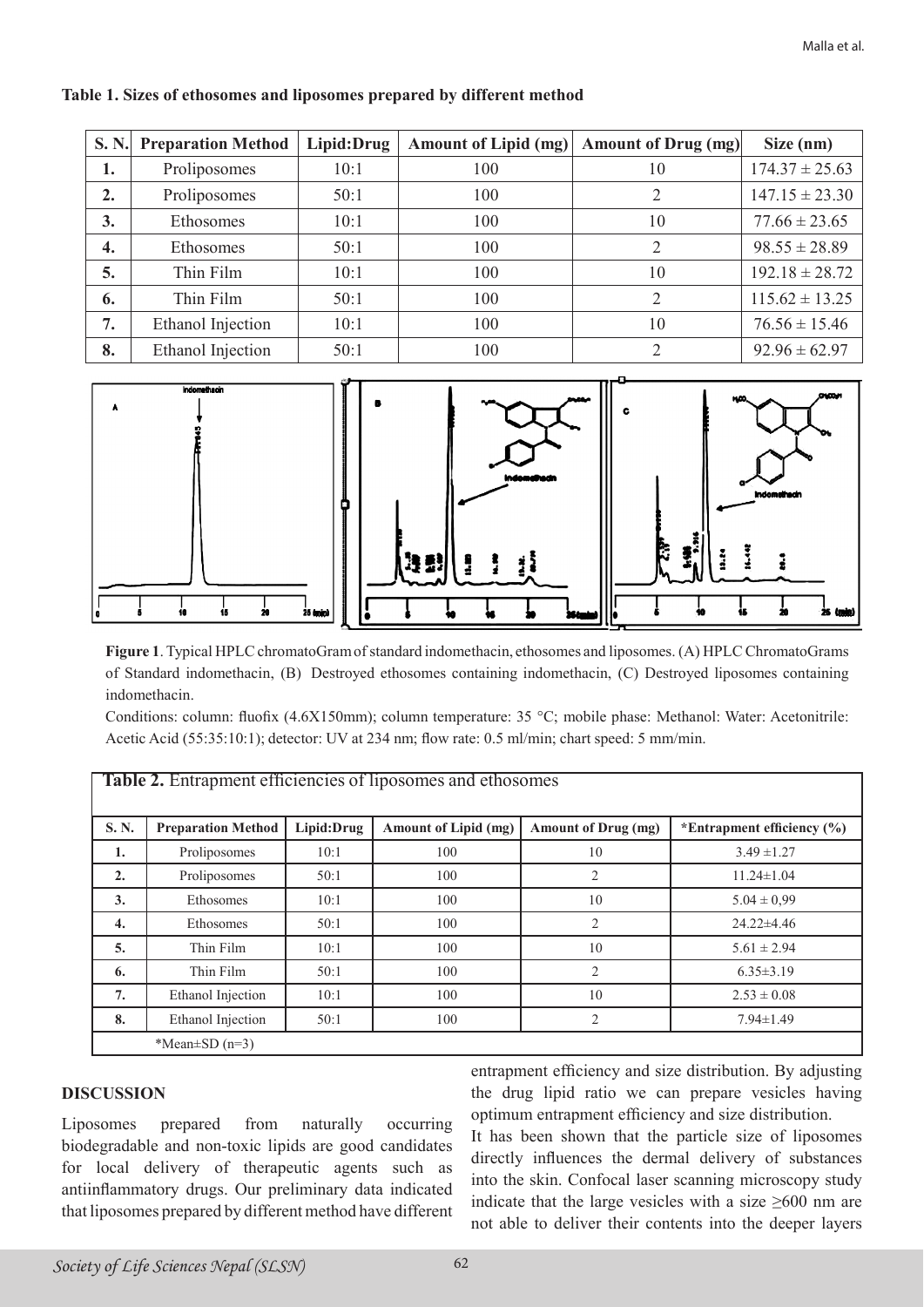of the skin and stay in/on the stratum corneum, which after drying may form a layer of lipid, strengthening the barrier function of stratum corneum. The liposomes with size ≤300 nm are able to deliver their contents to some extent into the deeper layers of the skin. Most promising for dermal delivery seems to be liposomes with size  $\leq 70$ nm as they have been found both in viable epidermis as well as in dermis (18). All the liposomes and ethosomes were of sizes less than 300 nm. So they are able to deliver their contents to some extent into deeper layers of the skin. Among them, ethosomes and liposomes prepared by ethanol injection method were of small size enough to penetrate into the deeper layers of skin.This may be due to incorporation of high ethanol concentration in ethosomes and ethanol injection. Ethanol confers a surface negative net charge to the liposome which causes the size of vesicles to decrease (8,19).

It is possible to incorporate indomethacin into the ethosomes which has been recently developed showing enhanced skin delivery and are interesting and innovative vesicular systems in the fields of pharmaceutical technology and drug delivery (8). Among these vesicles prepared by different method, ethosomes has highest entrapment efficiency at drug lipid ratio 50:1, which can be very effective topical delivery system for indomethacin. Liposomal and ethosomal suspensions should be incorporated into the appropriate vehicle to achieve the suitable viscosity for the topical application because they are not applicable to the skin as they would be too leaky. A vehicle for incorporation of liposomal and ethosomal suspensions should provide adequate pH value, stability and rheological characteristics. Due to the good physical, chemical and biological properties of hydrophilic polymer gels carbopol resins are chosen to prepare hydrogels as an appropriate vehicle for incorporation of liposomes and ethosomes designed for topical application (16). Gels have advantages of being less greasy, easily spreadable, and stable over longer period of time as compared to creams or ointments. Hence liposomal and ethosomal suspensions were incorporated into Carbopol 940 gels. Moreover, gels are known to increase the stability of liposomal suspensions (14). To prove whether this applies to ethosomal suspensions as well, we tested liposomal and ethosomal gels for their stability. We found that the liposomal and ethosomal gel containing indomethacin were more stable than the liposomal and ethosomal suspension.

### **CONCLUSION**

It is concluded that liposomes prepared by different method have different entrapment efficiency and size distribution. Ethosomes and liposomes containing indomethacin of optimum size for penetration into the skin can be readily prepared. Among these vesicles prepared by different method, ethosomes have highest entrapment efficiency. To obtain the suitable viscosity and attractiveness of formulation, as well as to increase the stability of liposomal or ethosomal suspensions, they were incorporated into the Carbopol gels. This type of formulation can be superior in enhancing the sustained delivery of indomethacin.

### **COMPETING INTERESTS**

The authors declare that they have no competing interest.

### **ACKNOWLEDGEMENT**

We would like to express our deep gratitude to Pharmacy Department of Pokhara University for providing the laboratory space, materials and equipments. We also want to extend our sincere thanks to Time Pharmaceuticals for providing indomethacin IP.

### **REFERENCES**

- **1.** Fang JY. Nano- or submicron-sized liposomes as carriers for drug delivery. Chang Gung Med J. 2006;29 (4): 358- 62.
- 2. Manosroi A, Wongtrakul P, Manosroi J, Sakai H, Sugawara F, Yuasa M and Abe M. Characetrization of vesicles prepared with various non-ionic surfactants mixed with cholesterol. Colloids and Surfaces B: Biointerface*.*2003;30: 129-38.
- 3. Cereda CMS, Araujo DRD, Brunetto GB and Paula ED (2004) Liposomal Prilocaine: preparation, characterization and *in vivo* evaluation. J Pharm Pharmaceut Sci.2004;7(2):235-40.
- 4. Peschka R, Dennehy C, Szoka FC Jr. A simple in vitro model to study the release kinetics of liposome encapsulated material**.**J Control Release. 1998;56(1- 3):41-51.
- 5. Bouwstra JA and Honeywell-Nguyen PL. Skin structure and mode of action of vesicles. Adv Drug Deliv Rev*.2002;*54: 41-55.
- 6. Yarosh DB. Liposomes in investigative dermatology. Photodermatol Photoimmunol Photomed. 2001;17(5): 203-12.
- 7. Dayan N and Touitou E (2000) Carriers for skin delivery of trihexyphenidyl HCl: ethosomes vs. liposomes. Biomaterials. 2000;21(18): 1879–85.
- 8. Touitou E, Dayan N, Bergelson L Godin B and Eliaz M. Ethosomes-novel vesicular carriers for enhanced delivery: characterization and skin penetration properties. J Control Release.*2000;* 65(3):403-18.
- 9. Touitou E, Godin B, Dayan N, Weiss C, Piliponsky A and Levi-Schaffer F. Intracellular delivery mediated by an ethosomal carrier. Biomaterials.2001; 22(22):3053-9.